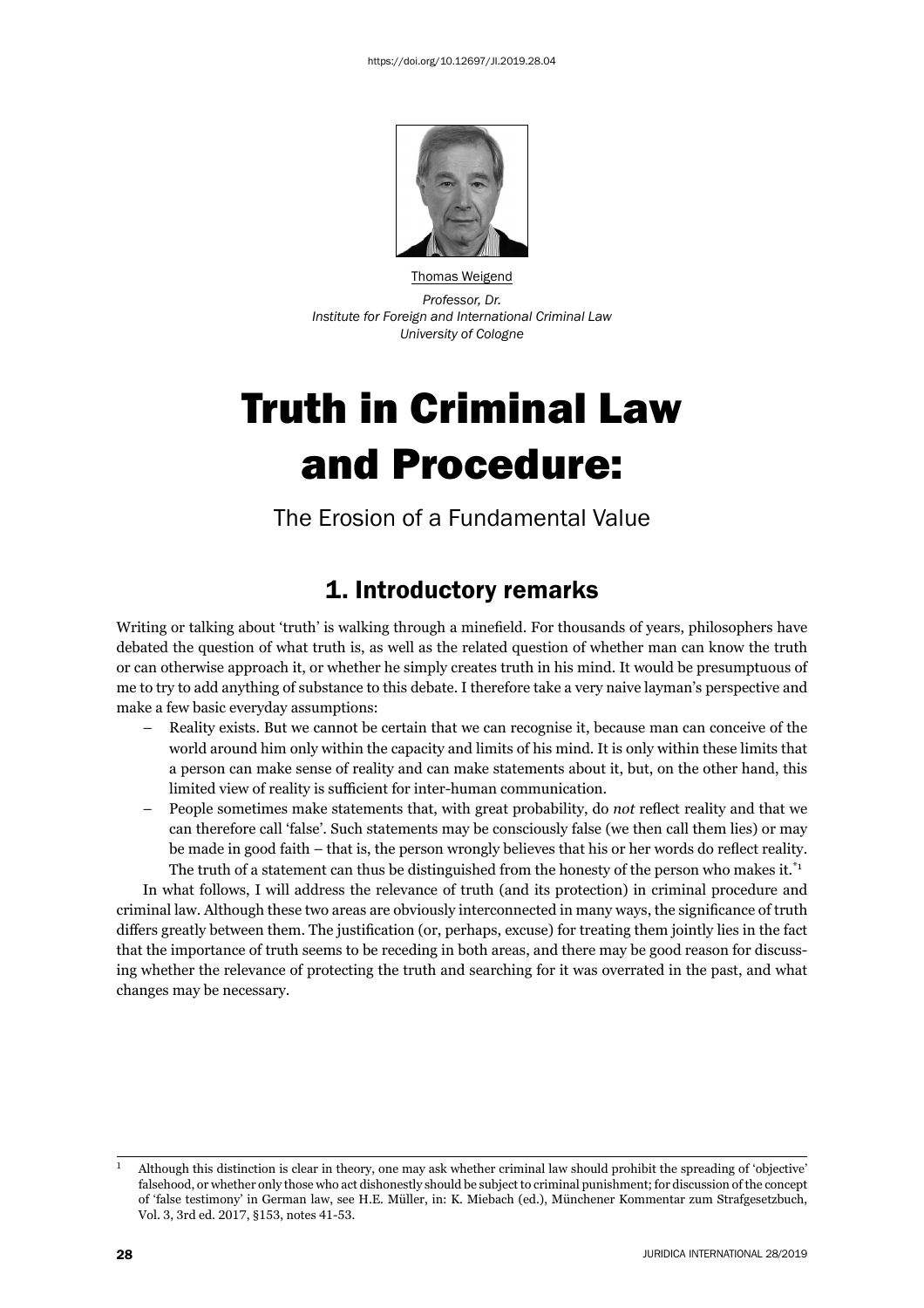### 2. The relevance of truth in the criminal process

The purpose of the criminal process, it is often said, is to discover the truth about the crime committed and possibly about the offender's personality.<sup>\*2</sup> And a search for the truth is indeed indispensable for the criminal process. The law has assigned to the criminal justice system the task of re-establishing social peace after it has been disturbed by the raising of suspicion that a crime may have been committed. In order to carry out that task, the system of criminal justice must make an honest effort to find plausible answers to the basic questions about the offence and the offender: what happened, who committed the crime, and why did the perpetrator do so?\*3 Against this background, the purpose of the criminal process is to determine whether the person suspected of having committed an offence is indeed guilty. Judgements based on assumptions unrelated to reality would be unable to fulfi l that purpose and would thus frustrate the expectations of the public. It is, hence, not surprising that in the Anglo-American tradition, the end product of a trial is the 'verdict' – which, in its original Latin meaning, signifies 'telling the truth'.

On the other hand, even historians, disposing of generous amounts of time and having access to knowledgeable witnesses and a host of documents, sometimes have difficulty finding out what actually happened at a given time and place. In the criminal process, the means available to the judges are much more restricted: they have only limited time for the search for the truth, and rules of evidence strictly circumscribe what tools they may use for gathering information. Hence, if we take a realistic look at the criminal process and its limitations, it becomes clear that the trier of fact (judge or jury) will often be unable to draw a comprehensive picture of the crime with its causes and consequences, and even less so of the offender and his personal history.

Nor is it necessary that a criminal trial live up to the rigorous methodological standards of scientific historical research. The function of a trial is not to make a definitive statement about what happened on a particular day in a certain place, and on the life stories of the individuals involved. The purpose of a trial is much more limited. The trier of fact need only be able to determine those facts that are necessary for a verdict on the defendant's guilt or innocence and, if there is a finding of guilt, for the imposition of a fair sentence. In fact, the court can pass judgement even if it is unable to arrive at a firm conclusion as to certain relevant factual issues; for such a case, the law provides specific decision rules, most importantly the presumption of innocence and the (related) rule that the defendant shall be acquitted unless the court is convinced of his guilt beyond a reasonable doubt (*in dubio pro reo*).

If we acknowledge the fact that a criminal court cannot and need not grasp the totality of facts that together form the 'reality' of a crime and an offender, the issue is limited to the question of whether (and, if so, to what extent) the court must undertake an honest *effort* to determine the relevant facts before it may pass judgement. For the reason cited above, all legal systems oblige criminal courts to make a *bona fide* effort to find the facts that are relevant, under the applicable substantive law, with regard to the issues of guilt and sentencing.

Procedural systems differ, however, with regard to the method they regard as appropriate for searching for the truth.\*4 The traditional *inquisitorial* system, which in principle still guides German criminal procedural law, relies on the serious effort of a powerful judge, who may – within the limits of the law – collect at the trial any evidence he or she deems necessary for investigating the matter before the court.\*5 The judge's professionally dedicated but detached investigation is deemed to be the optimal method for determining

E.g., see Bundesverfassungsgericht (Federal Constitutional Court), Judgment of 9 March 2013, Entscheidungen des Bundesverfassungsgerichts 133, pp. 168, 199; *T. Weigend*, Rechtsvergleichende Bemerkungen zur Wahrheitssuche im Strafverfahren, in: K. Bernsmann and T. Fischer (eds), Festschrift für Ruth Rissing-van Saan, 2011, pp. 749, 751-755. – DOI: https://doi. org/10.1515/9783899498288.749; C. Roxin and B. Schünemann, Strafverfahrensrecht, 28th ed. 2014, p. 87.

<sup>ɴ</sup> For a more detailed account of this theory, see C. Trentmann, Wirklichkeitsstabilisierung als Funktion des Strafprozesses, Rechtswissenschaft 9 (2018), 332. – DOI: https://doi.org/10.5771/1868-8098-2018-3-332.

ɵ For overviews, see G. Trüg, Lösungskonvergenzen trotz Systemdivergenzen im deutschen und US-amerikanischen Strafverfahren, 2003, p. 25 et seq.; J. Hodgson, Conceptions of the Trial in Inquisitorial and Adversarial Procedure, in: A. Duff, S. Farmer, S. Marshall, and V. Tadros (eds), The Trial on Trial, Vol. 2, 2006, p. 223. – DOI: https://doi. org/10.5040/9781472559852.ch-013; T. Weigend, Modelle des Strafverfahrens: Deutschland und USA, in: T. Fischer (ed.), Wahrheit, 2019, p. 31.

<sup>5</sup> See §244, Sec. 2 of the German Code of Criminal Procedure (CCP): 'For the investigation of the truth, the court shall *ex officio* extend the taking of evidence to all facts and items of evidence that are relevant for the decision.'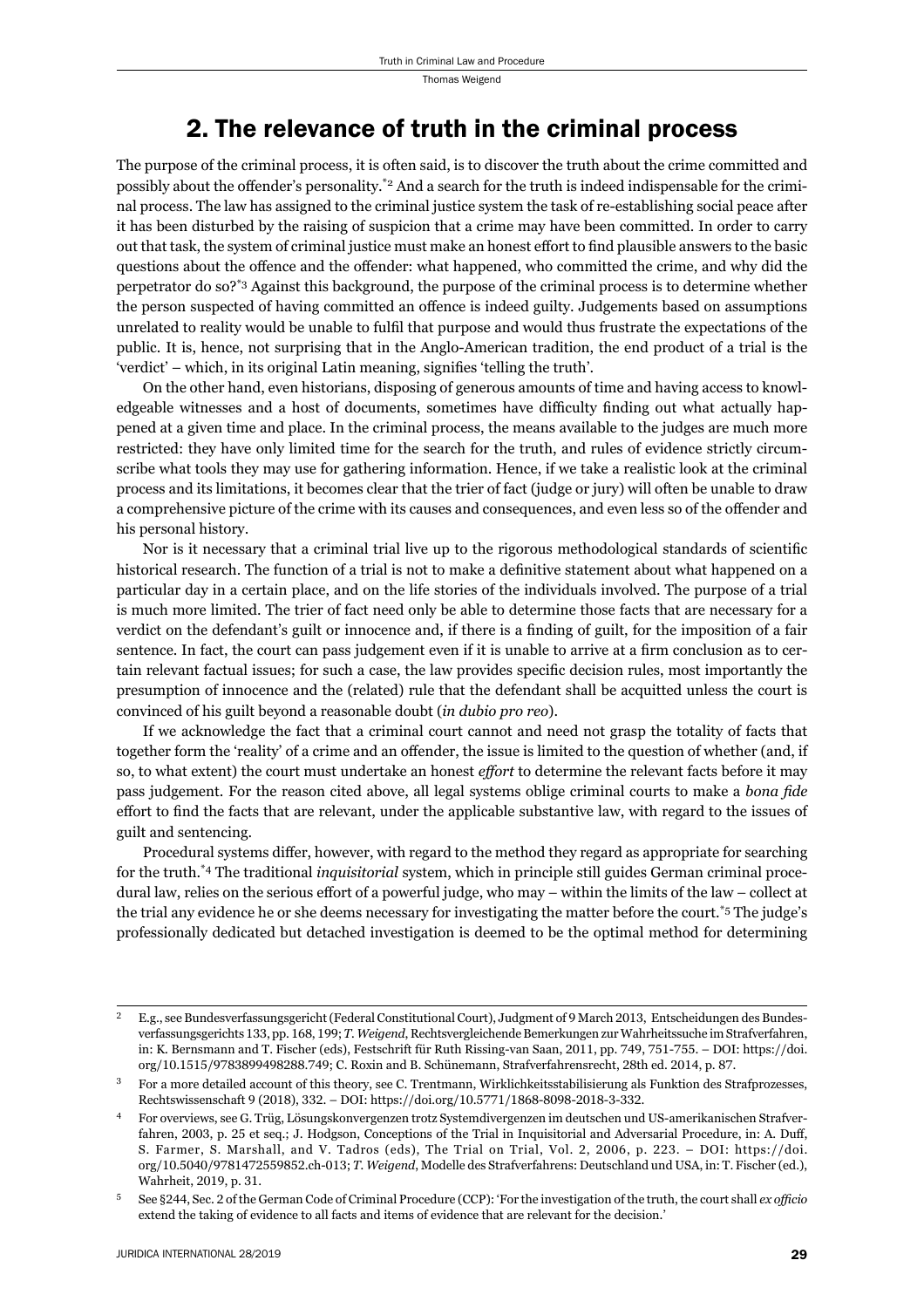the relevant facts, especially since the judge not only pronounces the verdict and the sentence but also is obliged to give extensive reasoning for his or her decision in writing.\*6

By contrast, the *adversarial* system relies on the assumption that it is the dialectical competition between opposing parties that best serves the interest of finding the truth: if the accuser and the accused both invest their best efforts in presenting the facts favourable to their respective side, and if they may question their opponent's evidence, then the full picture of the truth will emerge in the end. At least that is the somewhat optimistic expectation of adversarial theory.

However different their psychological assumptions may be, the two systems have in common that 'searching for the truth' takes a lot of time, effort, and often financial expenditure. With the general increase in population and a concomitant increase in criminal cases in the course of the 20th century, pressure mounted to devise procedural modes that avoid the expensive search for the truth. On a worldwide scale, we can observe the advance of procedural arrangements that purport to replace the time-consuming and onerous search for the truth at a public trial by other forms of disposing of cases, relying on consensus (that is, the defendant's full or partial acceptance of the accusation) rather than thorough fact-finding as the basis for the disposition of the case.

The first and most prominent such mode was invented in the United States and has become known by the name of 'plea bargaining'.\*7 Anglo-American jurisdictions offer the defendant the choice between pleading guilty and not guilty. If he pleads guilty, he acknowledges that the accusation represents the 'truth', so a trial is deemed unnecessary. Of course, the defendant's guilty plea does not provide any actual proof that the prosecutor's charges accurately reflect the facts. The court, in accepting a plea of guilty, formally examines whether the plea has been made voluntarily and has a factual basis but, in fact, takes the defendant's word as the truth.

Most defendants see no good reason to plead guilty and thereby forgo the chance – however slim – that the jury may find them not guilty. That is where the widespread practice of plea bargaining comes in: the defendant waives the right to a complete trial in exchange for a case disposition that is more lenient than would be expected after a trial. In many cases, plea bargaining implies a reduction of the original charges by the prosecutor. With regard to the 'truth' basis of the eventual case disposition, a reduction of charges means that the original accusation was too serious, the charges in adapted form fail to reflect the true facts of the crime, or both. In plea bargaining, the question of whether the accusation to which the defendant pleads guilty reflects the 'true' facts of the offence is never seriously posed, much less examined. It is the defendant's submission that is regarded as a sufficient foundation for conviction.

Similar modes of disposing of criminal cases have in recent decades spread to other systems, not only of the common law world but also to supposedly inquisitorial systems such as those of France and Germany. In 2009, the German legislature adopted a proceeding called *Verständigung* (agreement),\*8 thereby legalising a practice that had developed behind closed doors of judges' chambers.\*9 In the German version of plea bargaining, the presiding judge of the trial court offers the defendant, who has heretofore remained silent or has denied his guilt, a sentence within a particular range (say, between 18 and 24 months' imprisonment) if the defendant makes a full confession at the trial. If the defence agrees and the prosecutor does not veto the deal, the agreement becomes binding and the court must impose the sentence within that range as promised. The court's search for the truth at the trial, which officially is the cornerstone of the German criminal process, is reduced to listening to the defendant making a confession as to facts that mirror the legal elements of the relevant offence.

This type of procedure poses a host of problems. For example, the court may retract its sentencing offer if there is a relevant change of circumstances, in particular if the defendant does not provide a satisfactory confession. In that case, a full trial on the charges takes place before the same judges who heard the confession, but the confession cannot be used as evidence against the defendant.\*10 There are also doubts as to the

<sup>6</sup> See §267 CCP.

<sup>ɸ</sup> From the vast literature, see the recent overview by M. Vogel, Common Law Plea Bargaining, in: D. Brown, J.I. Turner, and B. Weisser (eds), Oxford Handbook on the Criminal Process, 2019, p. 729. – DOI: https://doi.org/10.1093/ oxfordhb/9780190659837.013.38.

<sup>8 §257</sup>c CCP.

For an overview of the development, see T. Weigend, The Decay of the Inquisitorial Ideal: Plea Bargaining Invades German Criminal Procedure, in: J. Jackson, M. Langer, and P. Tillers (eds), Crime, Procedure and Evidence in a Comparative and International Context, 2008, p. 39. – DOI: https://doi.org/10.5040/9781472564528.ch-003.

<sup>10 §257</sup>c, Sec. 4 CCP.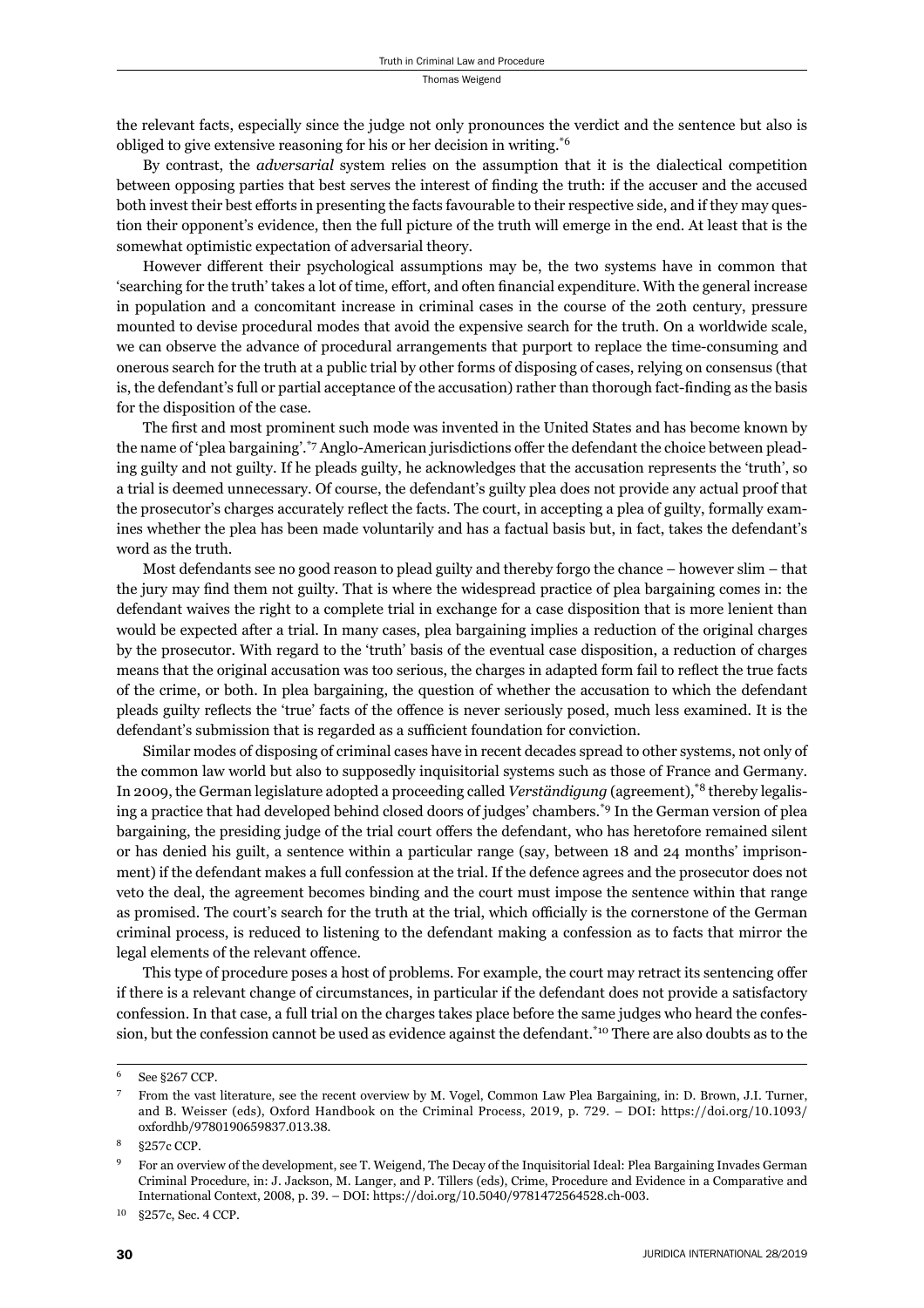voluntariness of the defendant's co-operation, which may well be induced by the (explicit or implicit) threat of a considerably more severe sentence in the event that he refuses the court's offer.<sup>\*11</sup> For our purposes, the relevant feature of the German version of plea bargaining is the replacement of the court's independent investigation by the unilateral declaration of the defendant that he committed the offence with which he has been charged. The judgement, in turn, is based on what the defendant said, not on the truth as discovered by the court.

But why should we object to the use of such abbreviated proceedings if the defendant really is guilty? Why waste time on presenting evidence in court if the outcome – that is, the sentence – will be the same? Isn't the same type of consensual disposition available in the civil process, in which the court adjudicates the plaintiff 's claim without taking evidence to the extent that the defendant declares that he does not oppose the version of the facts alleged by the plaintiff\*12?

Upon closer inspection, however, there exist crucial differences between civil and criminal justice. Firstly, the suspicion that a serious crime has been committed will often raise alarm among the local population, who have a legitimate interest in learning what happened and who is the culprit. If the case is disposed of on the basis of a bargain, and the court takes no evidence beyond the defendant's declaration, this interest of the public is not satisfied. Further, negotiations on criminal matters differ from those on civil matters in that the agents of the state (i.e., judges and prosecutors) hold incomparably more power over the defendant than vice versa. The defendant and his lawyer may, by making extensive use of their rights, put some strain on the time and patience of the court, but the state can deprive the defendant of years of life in freedom, by imposing a heavy prison sentence. Hence, there exists in criminal cases a severe structural imbalance between the participants in any bargaining situation. It is therefore unlikely that a defendant's decision to accept a 'deal' offered by the prosecutor or the judge is truly voluntary in a strict sense; in many cases, his submission may be prompted by fear of a much worse outcome arising if he refuses to admit guilt.

Finally, the character of a criminal judgement, being an expression of moral reprobation, strongly suggests the need for a careful investigation of the matter before a judgement is pronounced, and so does the severity of the consequences of a criminal conviction.

For these reasons, a thorough search for the truth should remain an indispensable feature of any criminal process. It does not matter that a criminal court can never be certain of having found the whole truth. What counts is the judges' honest, visible effort to establish the facts that are necessary to arrive at a plausible verdict.

This effort need not necessarily be made at a traditional trial conducted in the inquisitorial or adversarial mode. It is conceivable, and in some cases perhaps even preferable, to conduct the main part of the search for the truth in a partly written, consecutive proceeding, as is now typical for the pretrial investigation.<sup>\*13</sup> However, such a proceeding can be a reliable basis for any judgement only if certain preconditions are met. First, the defence must have a broad and practicable right to actively participate in the investigation: leads offered by the defence must be followed up, and witnesses must be subject to questioning by the defence lawyer. Ideally, the investigation should, moreover, be conducted not by the prosecutor but by a neutral judge, or at least under the general supervision of a judge.

Only if these preconditions are met can the results of an investigation be regarded as sufficiently reliable that a judge can base the judgement on them, limiting himself to a review of the written record produced in the course of the investigation. If, however, serious contradictions or disputes as to the evidence or as to the law remain, an entirely or partially new process of evidence-taking will be necessary.

It is debatable whether the choice should be for the defendant to make, and, if so, whether waiver of an oral trial should be rewarded by sentencing concessions. A number of other issues remain to be resolved. But the general idea of a flexible system that abandons the ancient notion of finding the truth in one day of trial may be worthwhile to pursue, as an alternative to shortcuts to justice that rely exclusively on the defendant's acceptance of an offer he cannot well refuse.

ɲɲ For a critical assessment of the constitutionality of the law on *Verständigung*, see the decision of the Federal Constitutional Court of 19 March 2013, 2 BvR 2628/10 (133 *Entscheidungen des Bundesverfassungsgerichts* 168).

<sup>&</sup>lt;sup>12</sup> Cf. § 288 German Code of Civil Procedure.

<sup>&</sup>lt;sup>13</sup> For an example of the such a procedure (judgement based on results of pretrial investigation), see Art. 438 et seq. of the Italian Code of Criminal Procedure (*Giudizio abbreviato*). See also *F. Bommer* et al., Alternativ-Entwurf Abgekürzte Strafverfahren im Rechtsstaat, Goltdammer's Archiv für Strafrecht 2019, 1, 66 et seq. (Abgekürzte Verhandlung).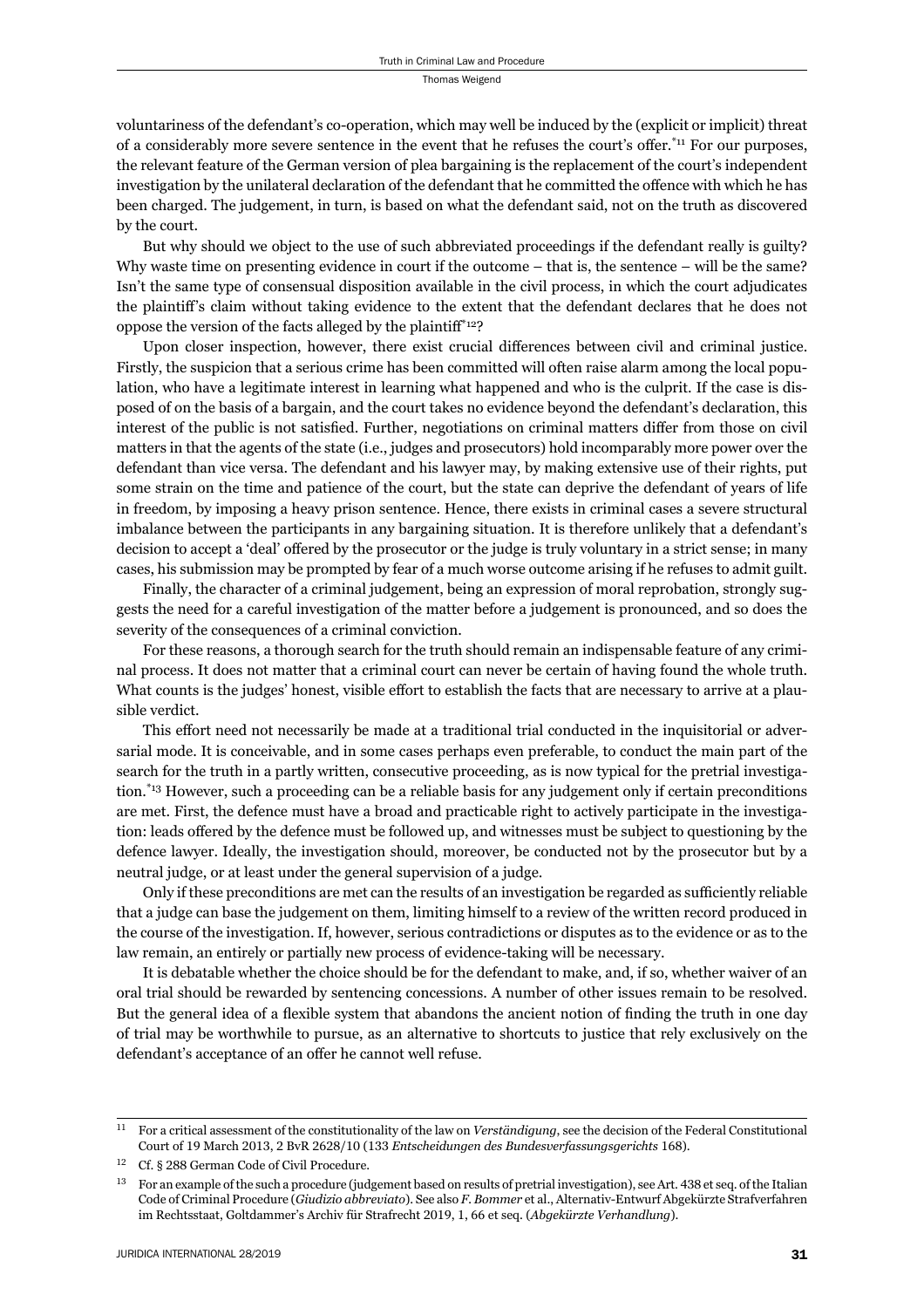#### 3. Truth in criminal law

Turning now to the protection of the truth by means of criminal law, we should initially take note of the fact that public debate is more and more affected by the spreading of false information meant to influence the opinion of many people, especially potential voters. Should criminal law react to this phenomenon and, if so, how?

Criminal codes do not generally prohibit people from telling lies. Philosophers, such as Immanuel Kant,\*14 have long debated whether there exists an unconditional duty to tell the truth.\*15 But even if such a duty should exist, it belongs to the realm of morality<sup>\*16</sup> and is not reflected in criminal law. German criminal law, for example, does not generally punish a person for telling lies, but it does provide for criminal punishment for telling lies in any of several specific contexts.

Let me cite just a few instances from the German Penal Code (PC). It is punishable, for example, to commit perjury or to testify untruthfully in any judicial proceeding (§§ 153, 154 of the PC); to make a factually false statement in a public document or to bring about such a false statement (§§ 348, 271 of the PC); to convey false news to a foreign power, thereby endangering Germany's foreign relations or security (§ 100a of the PC); to make false statements, even if only by omission, to tax authorities (§ 370 *Abgabenordnung* – Tax Code) or to agencies in charge of granting subsidies (§ 264 of the PC); to falsely alert the police that a criminal offence has been committed or is about to be committed  $(S_{145d}$  of the PC); to create a false suspicion that another person has committed a criminal offence (§164 of the PC); to falsely pretend to have an academic or other honorary title or to have the right to practise a protected profession (§132a, Sec. 1 of the PC); to publicly deny that the Holocaust happened, if that claim is apt to disturb the public peace (§130, Sec. 3 of the PC); to commit fraud (§263 of the PC), that is, to mislead another person about facts with the consequence of causing financial harm to another person; and to commit libel, that is, to disseminate falsehoods with regard to another person, having the potential of damaging that person's honour or credit (§ 187 of the StGB).<sup>\*17</sup>

Through the first six of these ten provisions, the Penal Code seeks to protect certain particularly sensitive aspects of public administration, the judicial process, and the state's fiscal interests against harm caused by lies. Similar protected interests are the trust of the public in honours and titles conferred by the state or state-controlled institutions and the 'public peace', which in Germany can be disturbed by debates about the question of whether the killing of millions of Jews in the 1940s actually occurred.

The rationale for prohibiting untruthful statements in these areas is mostly to make certain that decisions of courts and state agencies are based on 'true' facts. Yet a person is subject to punishment only if he or she *dishonestly* makes a false statement – that is, if the actor knows or at least accepts the possibility that his or her statement is untrue.\*18 Honesty is required only with regard to factual statements (as opposed to expressions of opinion) and in relation to past or present facts, including the speaker's present intentions (as opposed to general prognoses).\*19 It is only with regard to such facts, to which the relevant individual has exclusive or primary cognitive access, that the state and its agencies need to rely on citizens' honest co-operation.

The state's interest in basing its agencies' decisions on true facts, as protected by criminal law, corresponds with the truth orientation of the criminal process. As we have seen from Part II, criminal judgements should reflect the truth to the extent that it can be discovered within a reasonable time and with the available evidence. If judges disposed of criminal cases on the basis of fictitious or 'bargained' facts, they would not only abandon the general obligation to base their decisions on true facts but also disavow the obligation of witnesses to tell the truth, for why should a witness be punished for perjury if it is generally irrelevant whether the verdict is based on the truth?

<sup>&</sup>lt;sup>14</sup> See, especially, *I. Kant*, Über ein vermeintes Recht aus Menschenliebe zu lügen, in: W. Weischedel (ed.), Kant Werke, Vol. 7, 5th ed. 1968, p. 637.

See the philosophers cited in E. Hoven, Zur Strafbarkeit von Fake News – de lege lata und de lege ferenda, Zeitschrift für die gesamte Strafrechtswissenschaft 129 (2017), 718, 739-740. – DOI: https://doi.org/10.1515/zstw-2017-0036.

<sup>&</sup>lt;sup>16</sup> See F. Rostalski, "Fake News" und die "Lügenpresse" – ein (neuer) Fall für das Straf- und Ordnungswidrigkeitenrecht? Rechtswissenschaft 2017, 436, 445. – DOI: https://doi.org/10.5771/1868-8098-2017-4-436.

<sup>&</sup>lt;sup>17</sup> For a discussion of the applicability of § 187 and § 145d Penal Code to the spreading of fake news, see E. Hoven, Zur Strafbarkeit von Fake News – de lege lata und de lege ferenda, Zeitschrift für die gesamte Strafrechtswissenschaft 129 (2017), 718, 719-727, 735-737. – DOI: https://doi.org/10.1515/zstw-2017-0036.

 $18$  With the exception of negligent false swearing, § 161 PC.

<sup>&</sup>lt;sup>19</sup> See, for example, N. Bosch and U. Schittenhelm, vor §153, note 7, in: A. Schönke and H. Schröder (eds), Strafgesetzbuch, 30th ed. 2019.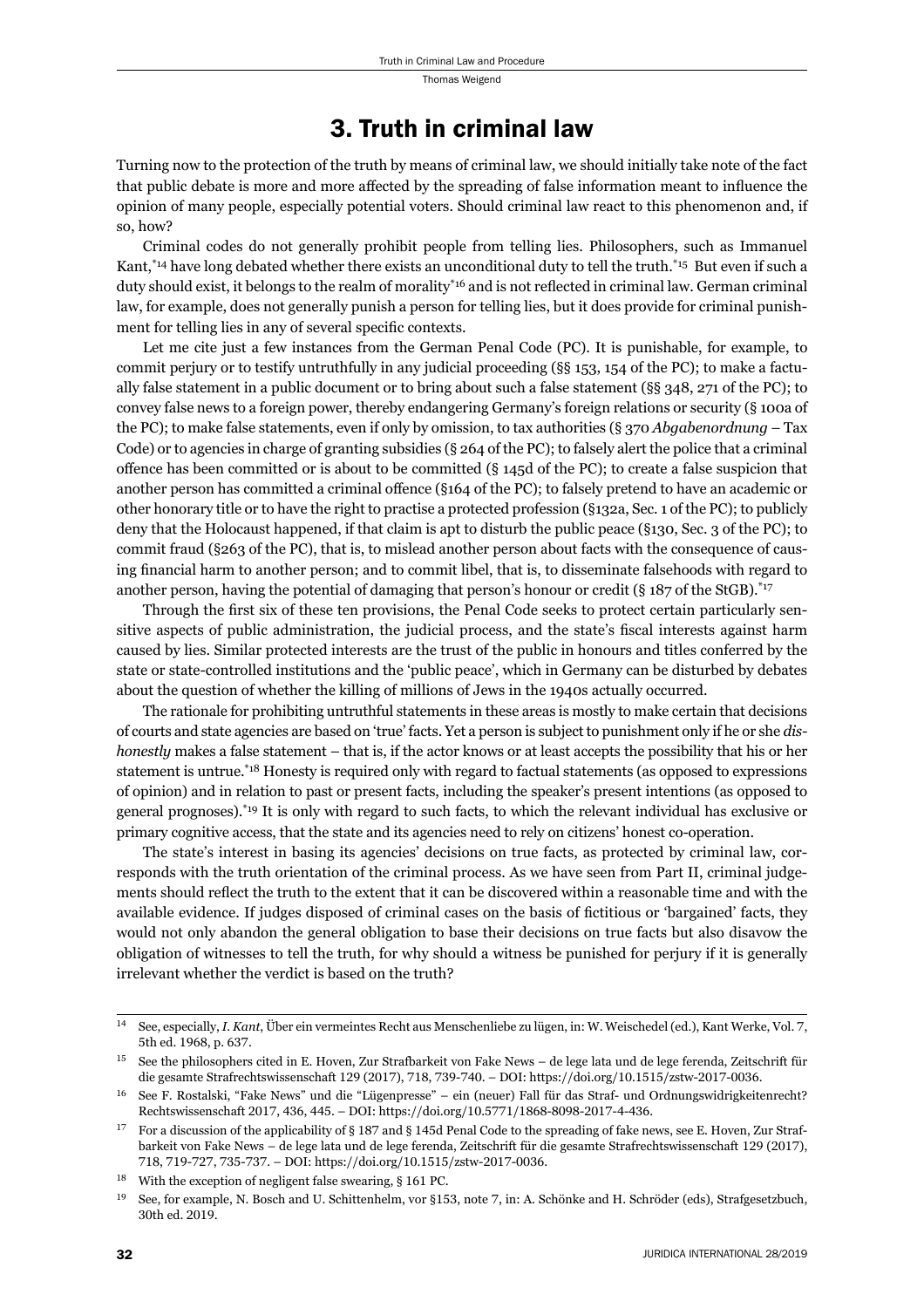It is the exception rather than the rule that criminal law protects *private* interests against false claims. Most penal codes cover the crimes of fraud<sup>\*20</sup> and libel, protecting, respectively, a person's financial interests and his or her honour and credit. This anomaly may be explained by the fact that property and honour were supreme values in European societies of the second half of the 19th century, when the present German Penal Code and many other penal codes were originally devised.

In today's world, one may well ask whether a person has a legitimate claim to another person's honesty in financial matters and, if so, why.<sup>\*21</sup> We have seen, after all, that telling lies as such is not a criminal offence. The reason for the special treatment of lies related to facts relevant for financial matters is not ethical but pragmatic: economic transactions would be burdened with additional costs if the truth of each business partner's representations had to be checked in each particular instance. The threat of criminal punishment for *fraud* therefore lowers transaction costs by curbing the natural tendency of agents in commerce to pursue, by all available means, their selfish goals to the detriment of their business partners.

The threat of criminal liability may, on the other hand, sometimes do more harm than good: German scholars have long debated whether criminal liability for fraud should be limited to cases in which the victim is unable to protect himself by reasonable circumspection.<sup>\*22</sup> Just think of ads promising the loss of 40 pounds of body weight within a few weeks if only you buy the compound the seller offers you at a bargain price. The proposed restriction of the criminal law against fraud would mean that misrepresentations whose falsehood is very easy to detect are exempted from criminal liability. On the other hand, fraudsters who seek to profit from the intellectual deficiencies of their fellow citizens deserve and receive little sympathy.

Turning to the crime of libel, German penal law is quite extensive in its coverage of the endangerment of another person's honour and reputation.<sup>\*23</sup> According to §187 of the PC, it is a criminal offence to knowingly (*wider besseres Wissen*) assert or disseminate, with relation to another person, an untrue fact apt to harm his credit, to make him appear despicable, or to harm his reputation in the domain of public opinion. But even a person who in good faith communicates information detrimental to another person's reputation can be guilty of a crime: According to §186 of the PC, he can be convicted of calumny (*üble Nachrede*) if the truth of the alleged fact cannot be proved in court. The law thus shifts the risk of proof to the declarant. Today, many scholars claim that this provision over-extends the protection of personal honour and disproportionately limits the freedom of speech.\*24

Recently, a new form of fraud has been discussed in several countries, including Germany: sexual fraud. Since 2016, German law has defined the crime of sexual abuse as performing sexual acts with or in front of a person against that person's recognisable will. It is not clear whether this definition is met when a person has given his or her consent to sexual acts on the basis of a fraudulent representation. Section 76 (2) of the Sexual Offences Act (2003) for England and Wales provides that consent is invalid if '(a) the defendant intentionally deceived the complainant as to the nature or purpose of the relevant act; or (b) the defendant intentionally induced the complainant to consent to the relevant act by impersonating a person known personally to the complainant'. The Penal Code of Israel goes even further, negating consent if the defendant misled the complainant about a significant characteristic of his or her person (Art. 345 of the Penal Code).

German law does not have any such definition of consent and its limits. One may well argue, however, that true consent is missing if A's consent to sexual acts was induced by B's misrepresentation of facts that were determinative for A's decision. However, not every mistaken assumption on B's part can in fairness lead to A's criminal responsibility for sexual abuse. Otherwise, any false claim about one's financial

 $20$  See § 209, Sec. 1 of the Estonian Penal Code, defining fraud as causing proprietary damage to another person 'by knowingly causing a misconception of the existing facts'.

For an explanation of the relevance of a 'right to truth' for the crime of fraud, see I. Puppe, Das Recht auf Wahrheit im Strafrecht, Zeitschrift für die gesamte Strafrechtswissenschaft (ZStW) 130 (2018), 649, 669-671. – DOI: https://doi.org/10.1515/ zstw-2018-0026

<sup>&</sup>lt;sup>22</sup> For differing positions in this debate, see V. Erb, Gängige Formen suggestiver Irrtuserregungen als betrugsrelevante Täuschungen, Zeitschrift für internationale Strafrechtsdogmatik (ZIS) 2011, 368, 372-375; *T. Hillenkamp*, Was macht eigentlich die Viktimodogmatik? Zeitschrift für die gesamte Strafrechtswissenschaft (ZStW) 129 (2017), 596. – DOI: https:// doi.org/10.1515/zstw-2017-0032; R. Hefendehl, §263, notes 27-30, in: R. Hefendehl and O. Hohmann (eds), Münchener Kommentar zum Strafgesetzbuch, Vol. 5, 3rd ed. 2019.

 $^{23}$  Several other jurisdictions treat libel not as a criminal offence but only as a civil tort.

E.g., see R. Maurach, F.-C. Schroeder, and M. Maiwald, Strafrecht Besonderer Teil, Teilband 1, 9th ed. 2003, § 25, notes 20-21; E. Hilgendorf, § 186, note 4, in: H.W. Laufhütte, R. Rissing-van Saan, and K. Tiedemann (eds), Strafgesetzbuch. Leipziger Kommentar, Vol. 6, 12th ed. 2010; I. Puppe, Das Recht auf Wahrheit im Strafrecht, ZStW 130 (2018), 649, 659. – DOI: https://doi.org/10.1515/zstw-2018-0026.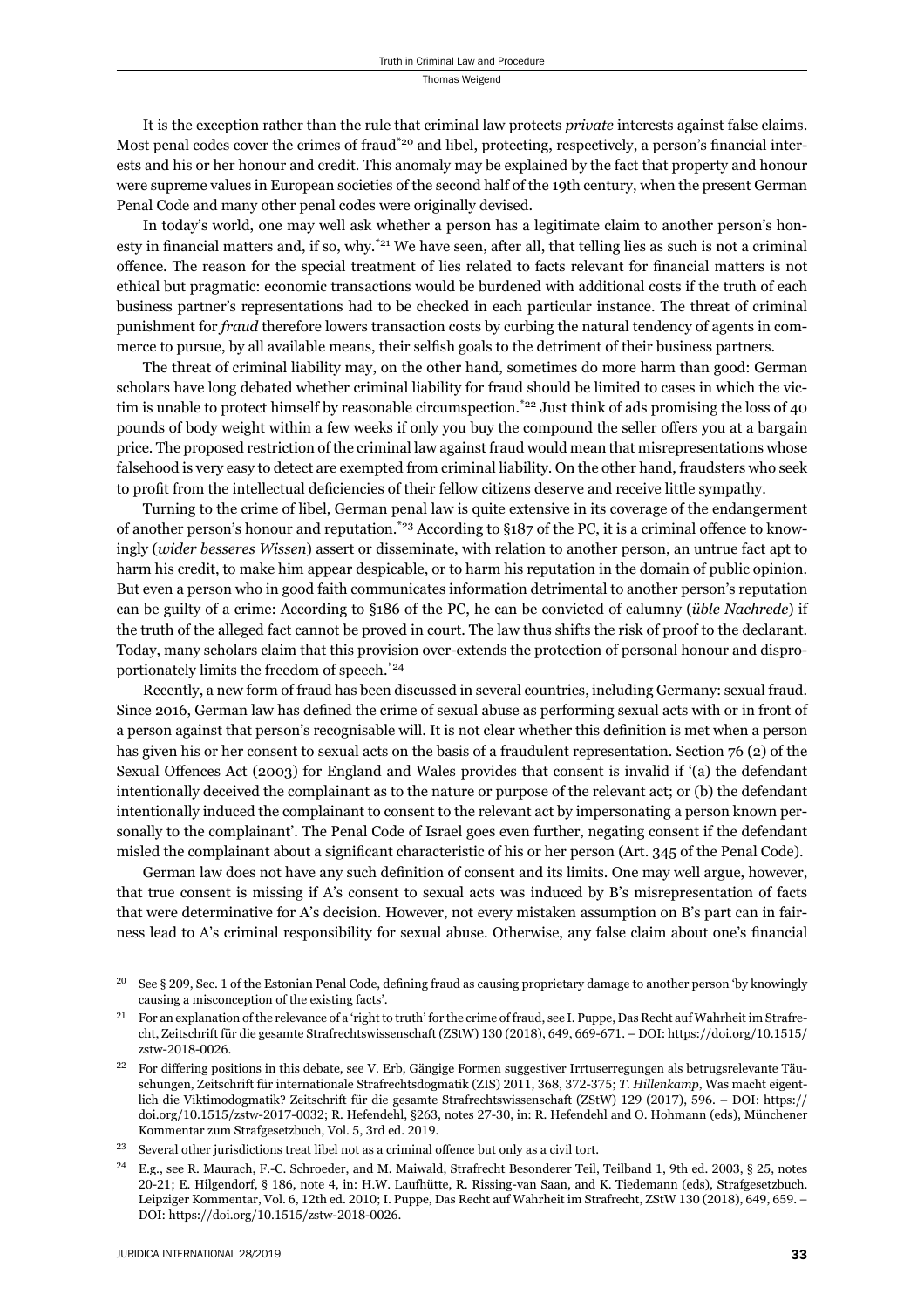situation or emotional involvement ('I am madly in love with you') could make the declarant criminally liable for rape. The risk of believing any such claim and building one's consent to sexual acts on it fairly lies with the consenting partner – life is full of potential disappointments, and it is not the task of the law to prevent them by imposing criminal punishment. But English law correctly delineates two exceptions to this rule: if, for example, a doctor pretends that manipulation of his patient's sexual organ is part of a necessary therapy, or an actor falsely claims to a woman to be her regular sexual partner, consent should be regarded as invalid.<sup>\*25</sup> That said, at least the second situation probably is not a frequent occurrence.

#### 4. Criminal laws against 'fake news'?

Until the last part of the 20th century, whoever wished to harm others by spreading lies had to overcome significant obstacles: He needed to orally tell these lies to a large number of people or to circulate them by a series of letters. If the person wished to disseminate the false information by using print media or the radio, he needed to persuade the relevant editors to include the false information in their newspapers or programmes – which was not easy, because editors feared civil liability for libel. Because the means of spreading false information were so limited, there was only a low risk that someone could do harm simultaneously to many people's honour and dignity, or to their financial interests.

The advent of the internet all of a sudden changed this state of affairs. The internet provides every person with the opportunity to convey information, with a few clicks, to literally billions of users, without any external control as to the contents of the information. And a growing number of people worldwide rely on internet sources for information, some even trusting the internet more than conventional media. In consequence, the potential for doing harm by spreading false information has increased exponentially.

This leads to the question of whether criminal law can and should do something about it. There can be no doubt that the dissemination of false information that is apt to incite people to hatred or to violate a person's dignity has reached a new dimension since the internet has assumed a dominant role in many people's lives. And it is easy to imagine the great potential harm emanating from disinformation campaigns conducted over the internet, even to world peace and foreign relations. This consideration primarily indicates that the existing laws against spreading lies that affect the public domain – and, to some extent, the private domain as well – should be fully enforced even if the relevant offences are committed by using the internet. The anonymity of the Net, however, decreases the chances of successfully prosecuting such offences. More importantly, the existing criminal laws are, as we have seen, limited to a few particular instances of 'fake news'. They by no means cover all such misinformation, which may nevertheless cause confusion or serious conflict among users, or have potential of influencing their voting in political elections.<sup>\*26</sup> It is therefore a tempting idea to create a comprehensive criminal law provision against spreading fake news via the internet.

In some countries, there have been longstanding laws against the spreading of false news. For example, under Article 656 of the Italian Penal Code it is a criminal offence to publish or spread false, exaggerated, or tendentious information if that information may have the effect of disturbing the public peace.\* $27$  In a similar vein, Article 27 of the French Law on the Press, orginally dating from 1881, declares punishable by a fine of up to 45,000 euros the publication, distribution, or reproduction, by any means, of false news and of articles that are fabricated, falsified, or wrongly attributed to another person, if the act was carried out in bad faith and disturbed the public peace or had potential to do so. Undeniably, such broad criminal provisions significantly restrict public debate.

Austria has passed a much narrower law, focused on the risk of elections being influenced by fake news. Article 264 of the Austrian Penal Code makes it a crime to publish false news about a circumstance that has potential of influencing voters' decisions to take part in elections or to vote in a certain way, if the

<sup>&</sup>lt;sup>25</sup> See E. Hoven and T. Weigend, Zur Strafbarkeit von Täuschungen im Sexualstrafrecht, Kriminalpolitische Zeitschrift (KriPoZ) 2018, 156 at 160-161.

ɳɷ F. Rostalski, "Fake News" und die "Lügenpresse" – ein (neuer) Fall für das Straf- und Ordnungswidrigkeitenrecht? Rechtswissenschaft  $2017$ ,  $436$ ,  $449-453$ . – DOI: https://doi.org/ $10.5771/1868-8098-2017-4-436$ . Plausibly recommends the introduction of a new provision criminalising the spreading of false information that has potential of causing severe harm to internal security.

<sup>&</sup>lt;sup>27</sup> A draft law from 2017 (Senato della Repubblica, Disegno di Legge no. 2688, of 7 Feb. 2017) intended to introduce a new Art. ɷɶɷ-*bis* to the Penal Code, which would have rendered criminal spreading false, exaggerated, or tendentious information through electronic media, even in the absence of any disturbance of the public peace.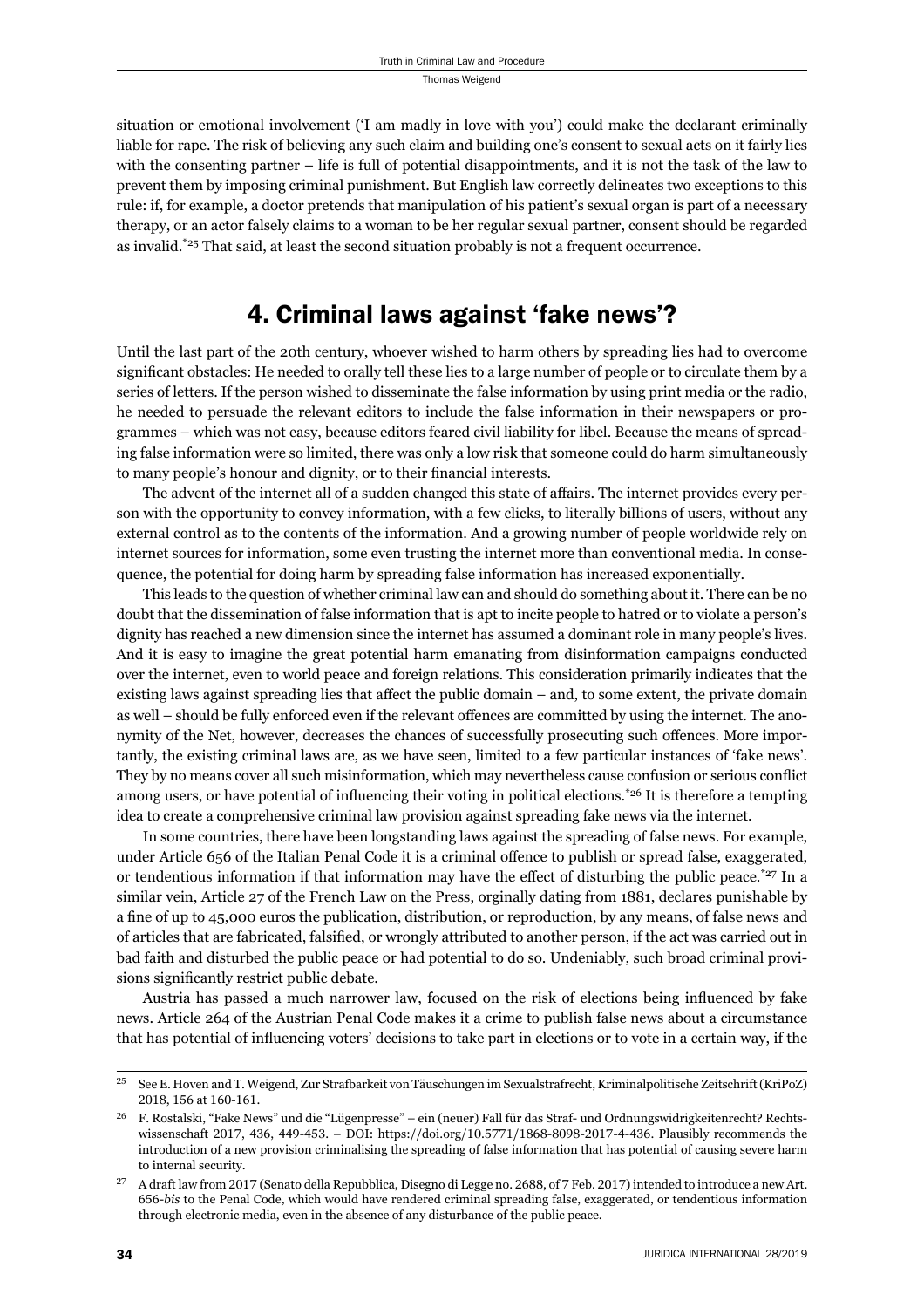information is published so late that it cannot effectively be responded to by contrary information. France has long had a similar clause in its election code. Article 97 of the French *Code électoral* makes it a crime punishable by up to one year of imprisonment to divert a vote or to cause a voter to abstain from voting with the help of false information, slanderous rumours, or other fraudulent manoeuvres. In 2018, the French legislature passed a controversial law specifically directed against the influencing of political voting through the use of electronic media. Since the authors of fake news on the internet are difficult to identify and punish, the new legislation addresses the owners of internet platforms. For a period of three months in advance of any national or regional election, they must disclose to the public any significant amount paid by a third party in exchange for the promotion of certain content with relevance to the election (Art. 163-1 of the *Code électoral*), and omitting to do so is punishable by imprisonment of up to one year or a fine (Art. 112 of the *Code électoral*). More importantly, any candidate, party, or political group can request a judge to take all measures necessary to make the platform provider remove any manifestly erroneous or incorrect factual allegations that may impair the integrity of the impending election (Art. 163-2 of the *Code électoral*). The French legislature has taken this path in spite of allegations that it would undermine freedom of opinion and of the press and introduce state censorship.

Given the undeniable dangerousness of fake news for democratic elections, criminal laws drafted narrowly to cover bad-faith spreading of relevant false information are certainly worth considering, especially since the accuracy of news is often not easy to determine for an ordinary internet user.<sup>\*28</sup> Such laws could supplement the longstanding criminal provisions protecting public interests against false information.<sup>\*29</sup> However, it is questionable whether voters need (and can expect) the state to filter the available information for them; in a democratic state, the better course may be to rely on the sound judgement and healthy skepticism of internet users when they are called upon to make up their minds about candidates and parties.\*30

It is another question, however, whether it is the task of criminal law to *generally* prevent or at least restrict the (intentional or negligent) spreading of false information over the internet. Three arguments militate against introducing criminal laws aimed atcomprehensively combating the spreading of fake news.<sup>\*31</sup>

First, if we go beyond the existing laws covering false information that endangers important interests of the state and of individuals, we enter an immensely large field of potentially false information tying in with all areas of life and knowledge. This field extends from clearly ridiculous pretensions far removed from any semblance of reality to claims that can seriously be debated, and further to statements of fact that have a realistic core but may be exaggerated or formulated in a one-sided or misleading way. At least with regard to the last two instances, courts are likely to face great difficulties if they attempt to establish the 'true' truth – consider how difficult it is for courts to find the truth even about simple occurrences in daily life. It may well overtax the capacity of criminal courts if they were to be the arbiters of what is truth in all areas of life and science.

Secondly, criminal laws against telling lies on the internet, enforced by heavy sanctions, would certainly have a deterrent effect. But that may be precisely the problem. Such laws would have a severe chilling effect on free speech and the exchange of views in cyberspace. The content and style of communication in some social media is certainly far removed from the high level to be desired (and not always attained) in parliamentary debate and often offends good taste to the extent of causing nausea. But even new criminal laws will not turn participants in cyber-discourse into more civilised and more empathic human beings. Besides, it would be the serious and well-intentioned debates on politically relevant questions that would suffer most from the threat of anti-'fake news' legislation.\*32

<sup>&</sup>lt;sup>28</sup> The German Penal Code contains a long list of provisions criminalising certain acts intended to manipulate political elections or to falsify their results (§§ 107-108b PC). But these provisions do not cover the spreading of false information before an election takes place; see F. Rostalski, "Fake News" und die "Lügenpresse" – ein (neuer) Fall für das Straf- und Ordnungswidrigkeitenrecht? Rechtswissenschaft 2017, 436, 443-444. – DOI: https://doi.org/10.5771/1868-8098-2017-4-436.

E. Hoven, Zur Strafbarkeit von Fake News – de lege lata und de lege ferenda, Zeitschrift für die gesamte Strafrechtswissenschaft 129 (2017), 718, 719-727, 741. – DOI: https://doi.org/10.1515/zstw-2017-0036.

See F. Rostalski, "Fake News" und die "Lügenpresse" – ein (neuer) Fall für das Straf- und Ordnungswidrigkeitenrecht? Rechtswissenschaft 2017, 436, 446-447. – DOI: https://doi.org/10.5771/1868-8098-2017-4-436; B. Valerius, Wahlstrafrecht und soziale Medien, in: M. Böse (ed.), Festschrift für Urs Kindhäuser, 2019, pp. 825, 835.

For similar argument against overall prohibition of spreading untruth, see E. Hoven, Zur Strafbarkeit von Fake News – de lege lata und de lege ferenda, Zeitschrift für die gesamte Strafrechtswissenschaft 129 (2017), 718, 739-740. - DOI: https:// doi.org/10.1515/zstw-2017-0036.

<sup>&</sup>lt;sup>32</sup> For a similar argument, see B. Valerius, Wahlstrafrecht und soziale Medien, in: M. Böse (ed.), Festschrift für Urs Kindhäuser, 2019, pp. 825, 836.